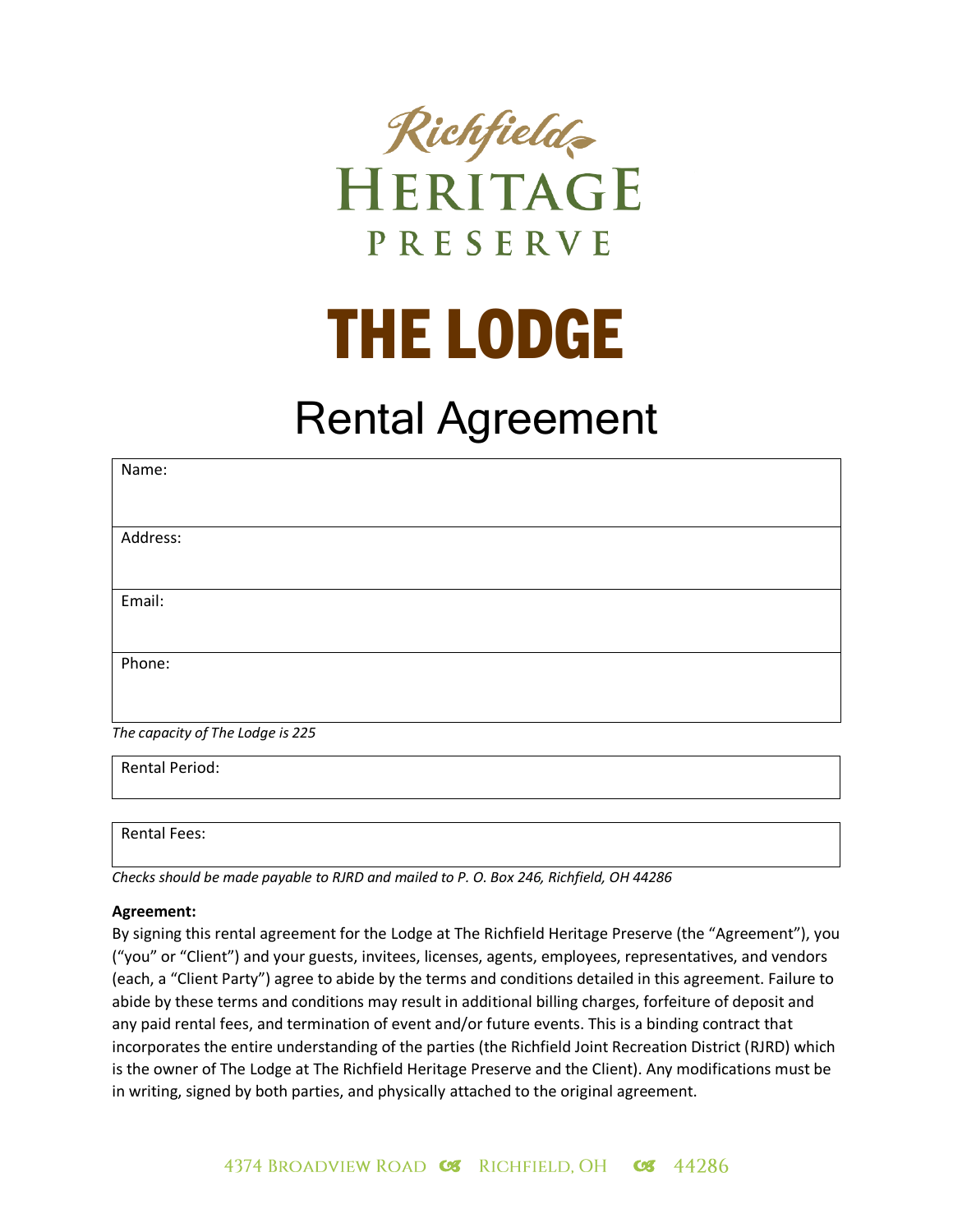**Description of Services:** A Facility Rental includes an on-site Lodge representative, use of facility and surrounding grounds for the contracted Rental Period, and the use of on-site tables and chairs for indoor use. Our on-site staff will be at the facility attending to duties before, during, and after the event. Client is responsible for making vendors aware of contracted event times and confirming vendors can provide required services within the contracted Rental Period.

**Excluded Services**: The Lodge representative/representatives are not wedding/event planners or coordinators for Clients' Event, and shall not be responsible for any services normally relegated to a wedding/event planner or coordinator, including but not limited to: wedding/event timeline creation and management; running personal errands for Clients, Clients' wedding party, or Clients' Event guests; coordination of the wedding rehearsal, ceremony and/or reception; clean-up of items other than those provided by The Lodge cleaning service; and coordination of any third party vendors.

**Deposit & Payment:** A non-refundable deposit in the amount of 30% of facility rental fees must be received by The Lodge, together with a signed copy of this Agreement, within five (5) business days of Client reserving the facility. Total fees owed are specified on this Agreement. Reservations without payment within five (5) business days will be forfeited. The full balance is due three (3) weeks prior to the event date. Reservations made within thirty (30) days of the event require full payment at the time of booking.

Payments shall be made via personal check or money order. Checks shall be made payable to The Richfield Joint Recreation District and mailed to: P. O. Box 246, Richfield, OH 44286. There shall be a fifty-dollar (\$50.00) fee for any returned checks and all subsequent payments shall be made by money order.

**Rental Period:** Your Rental Period is specified on this Agreement. Client Party will not be granted entrance to the facility or access to the grounds before or after the contracted Rental Period, as it includes time for set up and tear down. Additional hours may be available for purchase prior to the event date, subject to availability. Client Party is required to allow at least one (1) hour for cleanup. Rental Periods may not extend beyond midnight on any given day.

**Catering:** We offer a preferred catering list but allow other caterers as well. Each caterer is required to provide full-service staff and must remain on-site for the duration of the event. Caterers working at The Lodge must carry comprehensive general liability insurance, including insurance liability with a minimum combined single limit of \$1,000,000 for each occurrence of bodily injury and property damage, and must provide (1) a copy of a certificate evidencing such liability coverage, naming the RJRD as an additional insured, (2) a copy of a valid Food Service License and (3) copies of certificates evidencing coverage under the Ohio Worker's Compensation laws.

**Alcohol:** No alcohol is permitted outside of the immediate parameters of The Lodge (the concrete patio) or in public parking areas. Last call for bar service must be 30 minutes prior to the contracted event end time. Alcohol will be made unavailable to guests at the contracted end time of the event. Sunday alcohol service may not commence until 11AM. Client and Client Party must abide by all state laws and regulations concerning the safe and legal usage of alcohol. Persons under 21 are strictly prohibited from the consumption of alcoholic beverages. RJRD reserves the right to restrict this privilege should Client or Client Party fail to demonstrate proper planning, leadership, and responsibility. During an event, The Lodge reserves the right to end alcohol services at its discretion.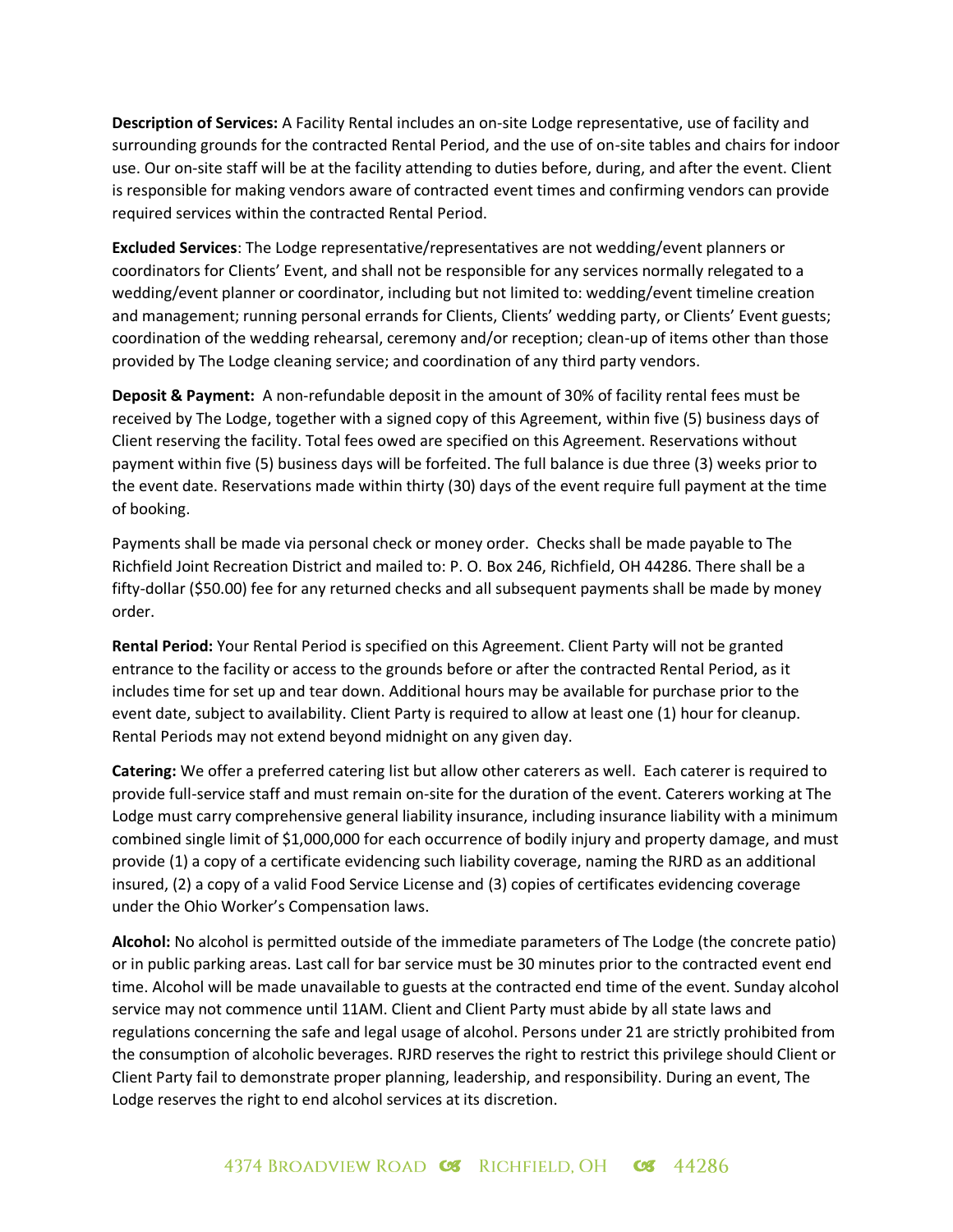**Decorations**: When designing your event, please consider time allowance for decorating. Decorations must be set-up and taken down within the contracted Rental Period, by Client or Client Party. Client shall not use nails, tape, staples or items that could potentially cause damage to the historical facility. Client must provide their own ladder for decorating. Candles must be enclosed in either hurricane glass globes or votive glass containers. All decorations and centerpieces are subject to The Lodge approval, and staff reserves the right to remove any decorations against policy or deemed unsafe or damaging. To protect and preserve the natural resources of the Richfield Heritage Preserve, no fog machines, flaming luminaries, confetti, glitter, streamers, or synthetic petals may be used at any time.

**Equipment and Rentals**: Set up and tear down of indoor on-site facility tables and chairs and equipment is included in your rental fee and will be performed by The Lodge volunteers or staff. We do not move our furniture outdoors. Therefore, chairs must be rented for any outdoor ceremony. If you opt to rent or bring in your own equipment, the Client or caterer will be responsible for set up and/or tear down. Delivery, storage, and pick up of rental equipment must be coordinated with The Lodge prior to your event. The Lodge is not responsible for incomplete equipment rental orders.

**Facility and Environmental Ethics**: Client acknowledges and agrees that it has examined and inspected the park and applicable park facilities to assess its condition, suitability and fitness for its permitted use. The Richfield Joint Recreation District makes no express or implied warranties of any kind or nature whatsoever, including, without limitation, any express or implied warranties of suitability or fitness for any use, purpose, or function. The right to use the park and applicable park facilities granted hereby is expressly granted on an "as-is" and "where-is" basis only. No changes can be made to the facility or grounds. All equipment and lighting that exists within the facility must remain intact and in the position that it occupied prior to the rental period. Light fixtures cannot be moved or adjusted for any reason. Decorations or equipment that would damage the facility, equipment, or grounds are prohibited. Client may not introduce into the environment plants or animals, or parts thereof, or items that may become food for wildlife, or items that will otherwise interfere with natural processes in Richfield Heritage Preserve. Please respect our natural resources by recycling when appropriate and caring for our public properties. If there are any damages to park facilities or property resulting from actions by Client or any Client Party, RJRD will deem Client accountable and will charge Client accordingly.

**Entertainment**: If a band/musicians/DJ requires a facility tour, please have them contact The Lodge to schedule an appointment. Entertainment must end one (1) hour prior to contracted event end time.

**Harassment**: Client understands and agrees that in the event The Lodge staff determines in its discretion that it has suffered any inappropriate behavior by the Client or any Client Party during the event planning process or Rental Period which rises to the level of harassment (physical or verbal) toward the Richfield Heritage Preserve, or its agents, contractors or employees, the offending person will be asked to leave the wedding or event. If they refuse to leave. The Lodge staff will contact law enforcement and terminate the event, and in such a situation, Client expressly agrees to release and hold the Richfield Heritage Preserve and its agents, contractors and employees harmless from any and all liability as a result of any resulting incomplete wedding services and Client agrees that all payments tendered up to the point of termination shall be retained by The Lodge.

**Liability and Damages**: Client shall indemnify, defend and hold harmless the Richfield Joint Recreation District and its trustees, directors, officers, managers, employees and agents from and against any and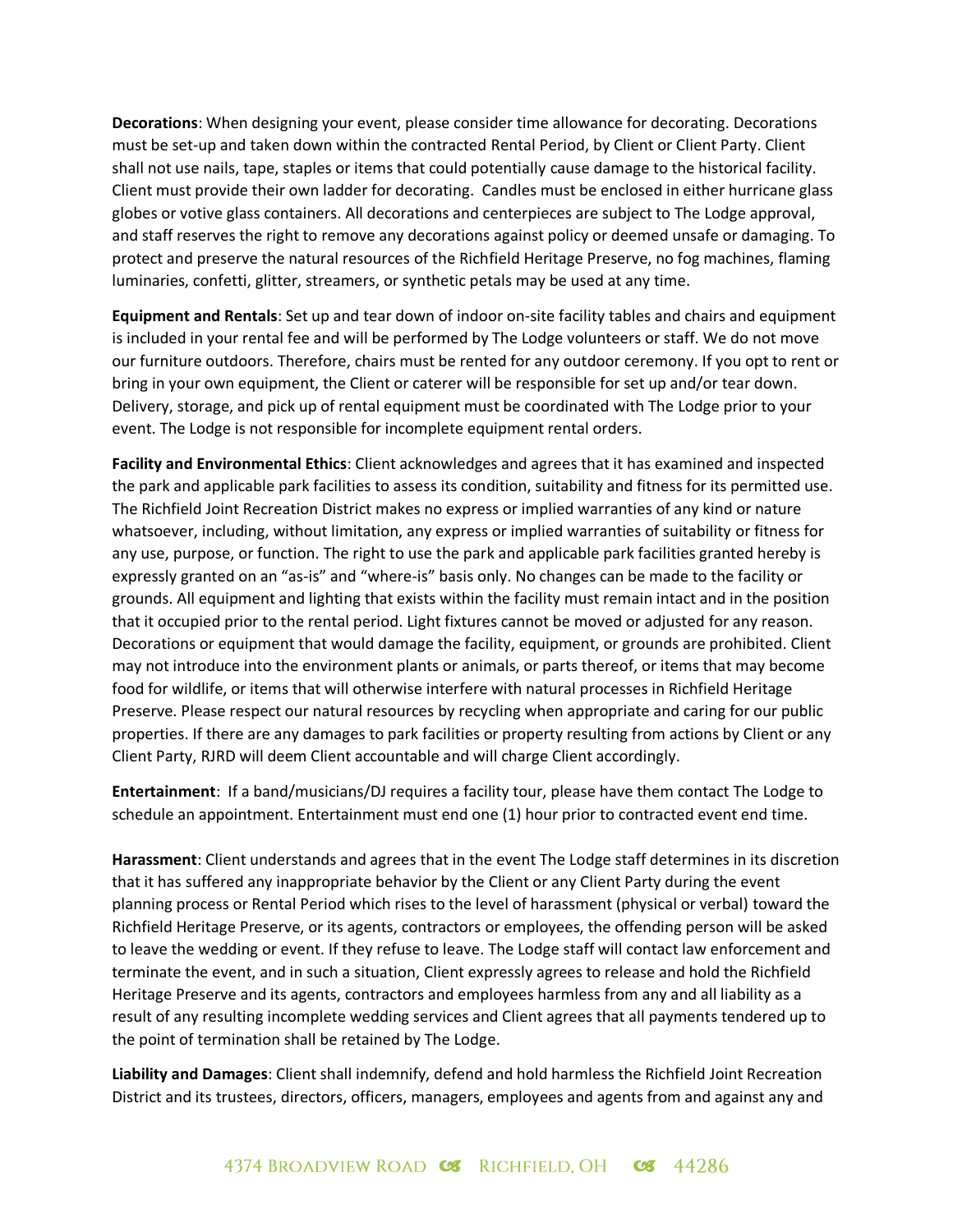all demands, claims, causes of action, judgments, fines, penalties, damages (including consequential damages) liabilities, losses and expenses (including reasonable attorney's fees and costs of litigation) arising from or incurred in connection with: (i) the use or occupancy of the Lodge and/or the Heritage Preserve Park and its facilities or any portion thereof by Client or any Client Party; (ii) any acts, omissions or negligence of Client or any Client Party; or (iii) any breach or violation of the Agreement by Client or any Client Party. Client is responsible for any and all damages caused by any Client Party or other person attending the event, with the exception of damages caused by RJRD staff or volunteers who are not Client parties. Client agrees to pay the cost of repairs or replacement of any damage to the facility, equipment, or furniture. Client assumes full responsibility for theft, loss, or damage caused or suffered by Client or any Client Party. The Richfield Joint Recreation District is not responsible for any damage or loss of material or equipment brought into the facility prior to, during, or after an event. Client is responsible for ensuring that any Client Party review and comply with this Agreement. The Richfield Joint Recreation District shall not be liable for any failure of or delay in the performance of its obligations to Client for the period that such failure or delay is due to causes beyond its reasonable control, including but not limited to acts of God, war, strikes or labor disputes, embargoes, government orders or any other force majeure event. IN NO EVENT SHALL THE RICHFIELD JOINT RECREATION DISTRICT BE LIABLE FOR SPECIAL, INDIRECT, INCIDENTAL, PUNITIVE OR CONSEQUENTIAL DAMAGES WHETHER IN CONTRACT, TORT OR NEGLIGENCE.

**Cancellation/Date Changes**: In the event that Client decides to cancel or call off the Event for any reason, RJRD will retain the non-refundable deposit identified in this Contract regardless of when such decision is made. Notice of cancellation of the Event must be given to RJRD in writing. In the event that a cancellation occurs thirty (30) days or less before the Event date, there shall be no refunds and payment in full for the outstanding balance of the total fees shall be due from Client within five (5) business days of notice of cancellation. If Client decides, for any reason, to postpone or reschedule the date of the Event, official notice must be given to The Lodge in writing. In order to apply the deposit and any already-tendered payments toward an alternate date, Client must select a new Event date within the same calendar year as the original Event date identified in this Agreement, or within six (6) months of such original Event date, whichever is later. Any rescheduling is subject to the availability of the facility and the approval of The Lodge. Date changes may result in additional fees in accordance with The Lodge's current fee schedule. If Client fails to select a new Event date, or should The Lodge be unable to accommodate the new date selected by Client, this Contract shall terminate and The Lodge shall be entitled to retain the non-refundable deposit. If Client fails to select a new Event date, or should The Lodge be unable to accommodate the new date selected by Clients, and the notice of date change/postponement was made by Client thirty (30) days or less prior to the original Event date, the deposit shall remain non-refundable, and payment in full for any outstanding balance of the total fees shall be due from Clients. The fees stated above represent a reasonable estimate of the loss suffered by The Lodge in the event of a termination of the Contract, as compensation for the reservation of Clients' original Event date and for services already rendered by The Lodge prior to the termination, including pre-Event consultation, and are not intended to be a penalty.

**Richfield Heritage Preserve Policies**: Client agrees to comply with RJRD/RHP policies set forth below:

**Security**: The Lodge will engage security personnel from the Richfield police department for a minimum of the last four hours of the Rental Period for all events where alcohol will be consumed.